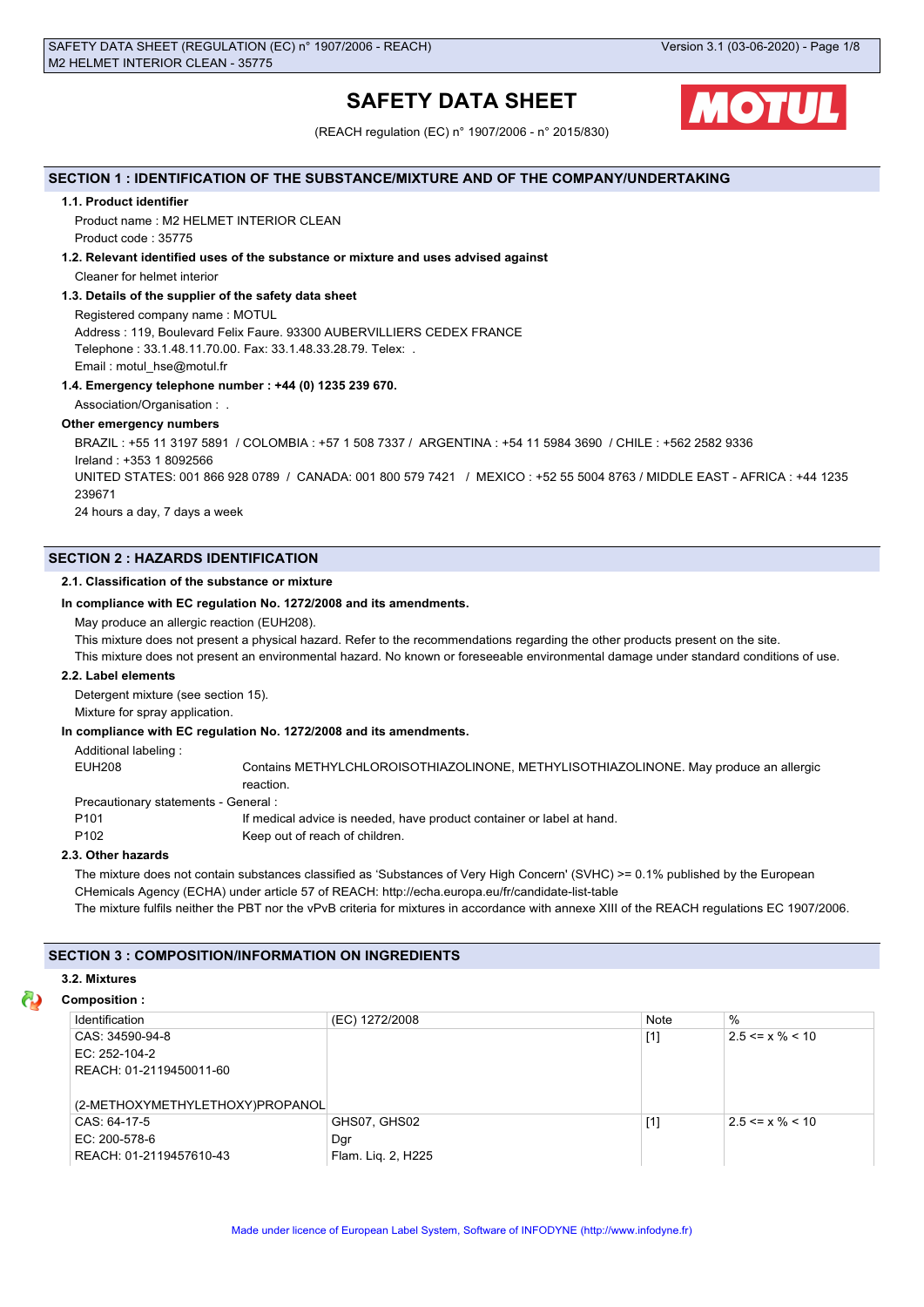|                              | Eye Irrit. 2, H319      |                      |  |
|------------------------------|-------------------------|----------------------|--|
| <b>ETHANOL</b>               |                         |                      |  |
| <b>CAS: CONFIDENTIEL</b>     | GHS07                   | $1 \le x \% \le 2.5$ |  |
| <b>EC: CONFIDENTIEL</b>      | Wng                     |                      |  |
|                              | Skin Irrit. 2, H315     |                      |  |
| ALIPHATIC C12 18 ALCOHOL     |                         |                      |  |
| CAS: 55965-84-9              | GHS06, GHS05, GHS09     | $0 \le x \% \le 1$   |  |
|                              | Dgr                     |                      |  |
| METHYLCHLOROISOTHIAZOLINONE, | Acute Tox. 3, H301      |                      |  |
| <b>METHYLISOTHIAZOLINONE</b> | Acute Tox. 2, H310      |                      |  |
|                              | Skin Corr. 1C, H314     |                      |  |
|                              | Skin Sens. 1A, H317     |                      |  |
|                              | Acute Tox. 2, H330      |                      |  |
|                              | Aquatic Acute 1, H400   |                      |  |
|                              | M Acute = $100$         |                      |  |
|                              | Aquatic Chronic 1, H410 |                      |  |
|                              | M Chronic = $100$       |                      |  |
|                              | EUH:071                 |                      |  |
|                              |                         |                      |  |

(Full text of H-phrases: see section 16)

## **Information on ingredients :**

[1] Substance for which maximum workplace exposure limits are available.

#### **SECTION 4 : FIRST AID MEASURES**

As a general rule, in case of doubt or if symptoms persist, always call a doctor.

NEVER induce swallowing by an unconscious person.

## **4.1. Description of first aid measures**

#### **In the event of exposure by inhalation :**

In the event of an allergic reaction, seek medical attention.

Remove the victim to fresh air. If the symptoms persist, call a physician.

#### **In the event of splashes or contact with eyes :**

Wash immediately and abundantly with water, including under the eyelids.

#### **In the event of splashes or contact with skin :**

In the event of an allergic reaction, seek medical attention.

Immediately remove all soiled clothing.

Wash immediately and abundantly with soap and water.

## **In the event of swallowing :**

Seek medical attention, showing the label.

#### **4.2. Most important symptoms and effects, both acute and delayed**

No data available.

## **4.3. Indication of any immediate medical attention and special treatment needed**

No data available.

## **SECTION 5 : FIREFIGHTING MEASURES**

Non-flammable.

#### **5.1. Extinguishing media**

## **Suitable methods of extinction**

Dry agent, foam, carbon dioxide.

#### **Unsuitable methods of extinction**

High volume water jet

#### **5.2. Special hazards arising from the substance or mixture**

A fire will often produce a thick black smoke. Exposure to decomposition products may be hazardous to health.

Do not breathe in smoke.

In the event of a fire, the following may be formed :

- carbon monoxide (CO)

- carbon dioxide (CO2)

#### **5.3. Advice for firefighters**

No data available.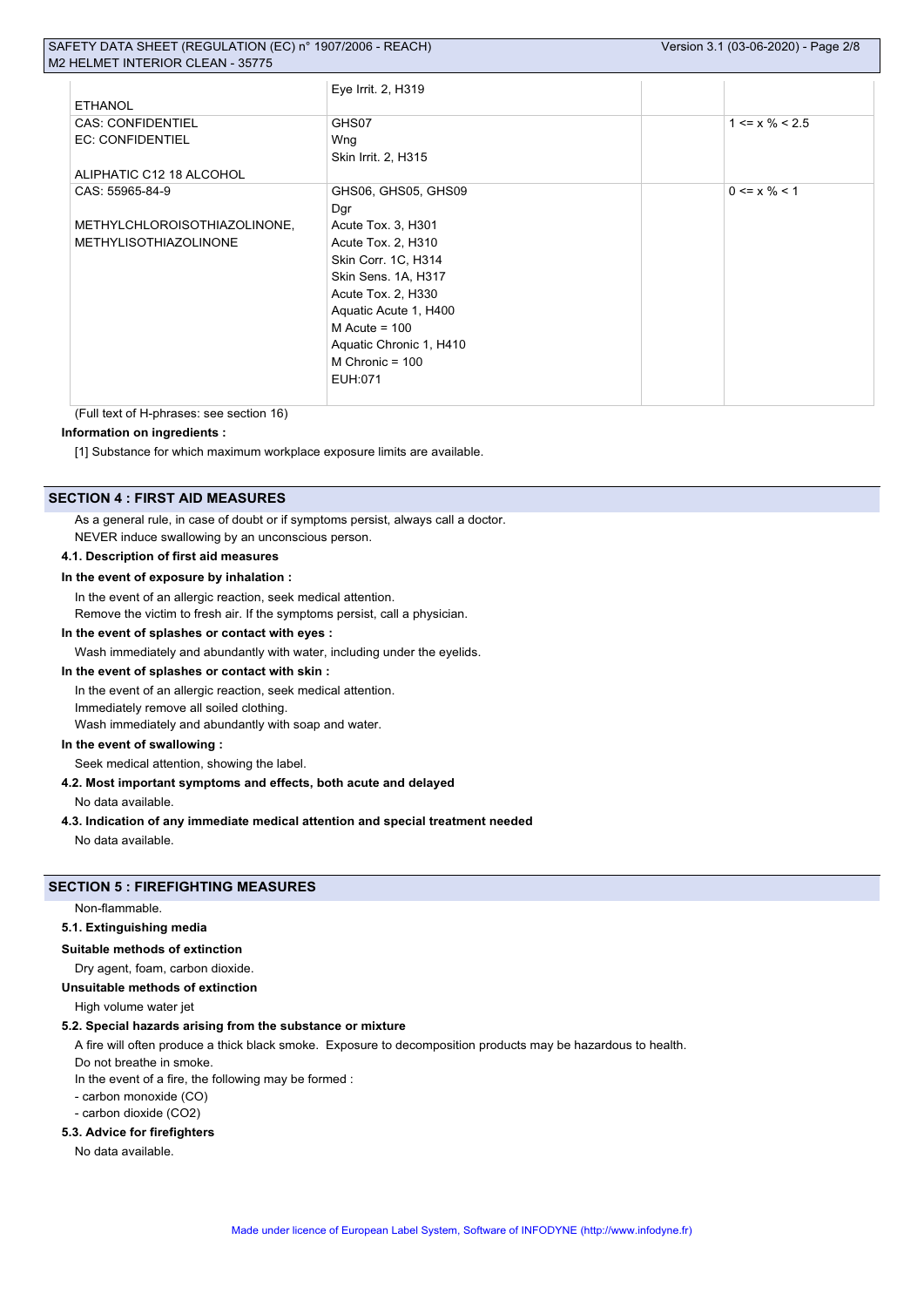#### **SECTION 6 : ACCIDENTAL RELEASE MEASURES**

#### **6.1. Personal precautions, protective equipment and emergency procedures**

Consult the safety measures listed under headings 7 and 8.

Spilled product may make surfaces slippery.

## **For first aid worker**

First aid workers will be equipped with suitable personal protective equipment (See section 8).

#### **6.2. Environmental precautions**

Contain and control the leaks or spills with non-combustible absorbent materials such as sand, earth, vermiculite, diatomaceous earth in drums for waste disposal.

Prevent any material from entering drains or waterways.

#### **6.3. Methods and material for containment and cleaning up**

#### Clean preferably with a detergent, do not use solvents.

#### **6.4. Reference to other sections**

No data available.

#### **SECTION 7 : HANDLING AND STORAGE**

Requirements relating to storage premises apply to all facilities where the mixture is handled.

## **7.1. Precautions for safe handling**

Always wash hands after handling.

Remove and wash contaminated clothing before re-using.

Avoid contact with eyes.

No special precaution apart from the observance of hygiene rules

#### **Fire prevention :**

Prevent access by unauthorised personnel.

Take precautionary measures against static discharges by bonding and grounding equipment.

No smoking.

#### **Recommended equipment and procedures :**

For personal protection, see section 8.

Observe precautions stated on label and also industrial safety regulations.

Ensure good ventilation at the workplace

## **Prohibited equipment and procedures :**

No smoking, eating or drinking in areas where the mixture is used.

Do not breathe fumes, vapour, spray.

## **7.2. Conditions for safe storage, including any incompatibilities**

Only use hydrocarbon-resistant containers, joints and pipes.

#### **Storage**

Keep out of reach of children.

#### **Packaging**

Always keep in packaging made of an identical material to the original.

#### **7.3. Specific end use(s)**

No data available.

#### **SECTION 8 : EXPOSURE CONTROLS/PERSONAL PROTECTION**

#### **8.1. Control parameters**

#### **Occupational exposure limits :**

|            |                                                 | - European Union (2019/1831, 2017/2398, 2017/164, 2009/161, 2006/15/CE, 2000/39/CE, 98/24/CE):         |               |              |            |  |
|------------|-------------------------------------------------|--------------------------------------------------------------------------------------------------------|---------------|--------------|------------|--|
| <b>CAS</b> | $VME-mg/m3$ :                                   | $VME-ppm$ :                                                                                            | $VLE-mq/m3$ : | $VLE-ppm$ :  | Notes:     |  |
| 34590-94-8 | 308                                             | 50                                                                                                     |               |              | Peau       |  |
|            |                                                 | - ACGIH TLV (American Conference of Governmental Industrial Hygienists, Threshold Limit Values, 2010): |               |              |            |  |
| <b>CAS</b> | TWA :                                           | STEL:                                                                                                  | Ceiling:      | Definition:  | Criteria : |  |
| 34590-94-8 | $100$ ppm                                       | $150$ ppm                                                                                              |               | <b>Skin</b>  |            |  |
| 64-17-5    |                                                 | $1000$ ppm                                                                                             |               | A3           |            |  |
|            | - Germany - AGW (BAuA - TRGS 900, 08/08/2019) : |                                                                                                        |               |              |            |  |
| <b>CAS</b> | VME:                                            | VME:                                                                                                   | <b>Excess</b> | <b>Notes</b> |            |  |
| 34590-94-8 |                                                 | 50 ppm                                                                                                 |               | 1(1)         |            |  |
|            |                                                 | $310 \text{ mg/m}^3$                                                                                   |               |              |            |  |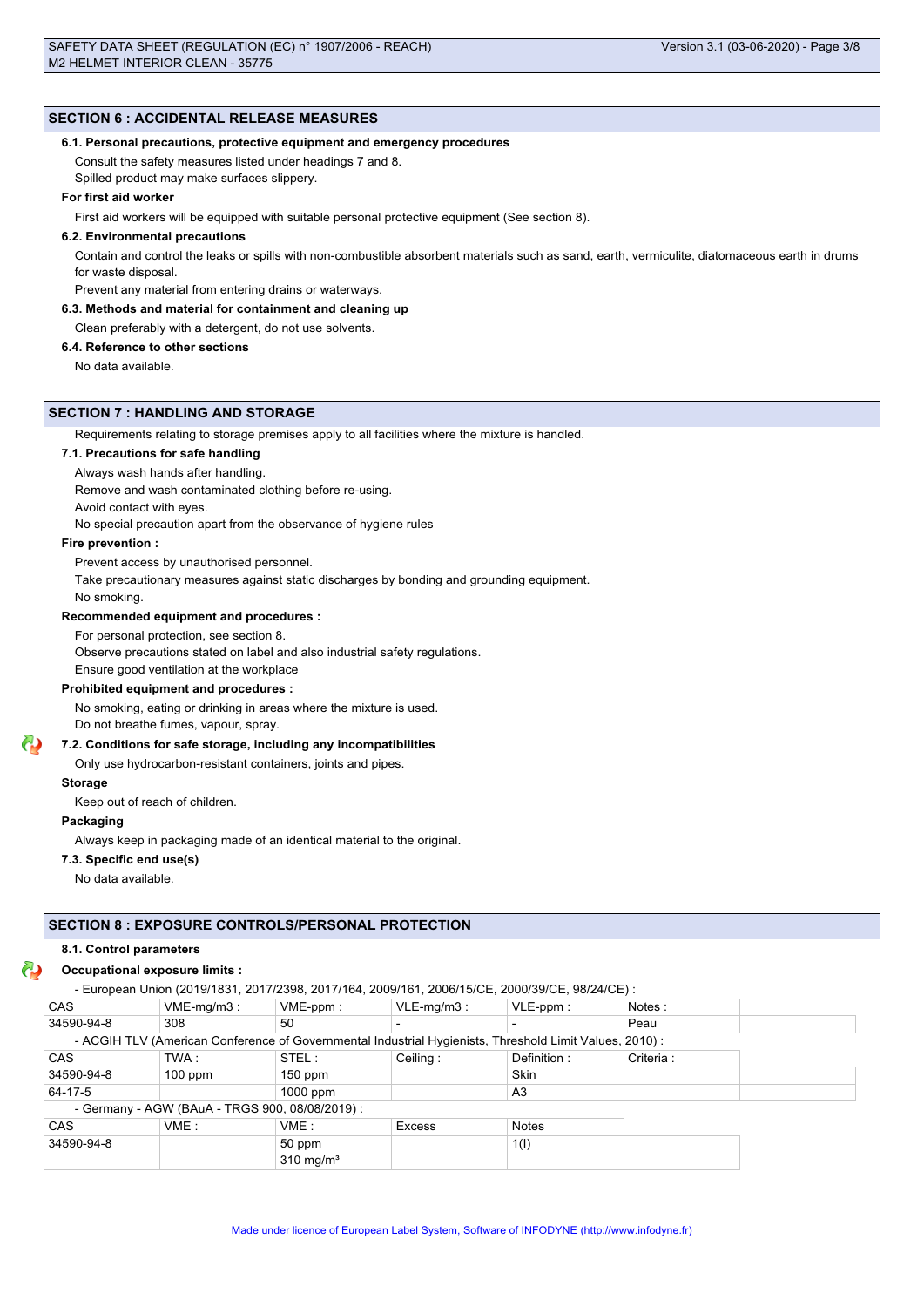| 64-17-5    |                                       | $200$ ppm                                                 |          | 4(II)                    |            |         |  |
|------------|---------------------------------------|-----------------------------------------------------------|----------|--------------------------|------------|---------|--|
|            |                                       | $380 \text{ mg/m}^3$                                      |          |                          |            |         |  |
|            | - France (INRS - ED984 / 2019-1487) : |                                                           |          |                          |            |         |  |
| CAS        | VME-ppm:                              | $VME-mg/m3$ :                                             | VLE-ppm: | $VLE-mg/m3$ :            | Notes:     | TMP No: |  |
| 34590-94-8 | 50                                    | 308                                                       |          | $\overline{\phantom{0}}$ | $\star$    | 84      |  |
| 64-17-5    | 1000                                  | 1900                                                      | 5000     | 9500                     |            | 84      |  |
|            |                                       | - UK / WEL (Workplace exposure limits, EH40/2005, 2011) : |          |                          |            |         |  |
| <b>CAS</b> | TWA :                                 | STEL:                                                     | Ceiling: | Definition:              | Criteria : |         |  |
| 34590-94-8 | 50 ppm                                | - ppm                                                     |          | Sk                       |            |         |  |
|            | $308 \text{ mg/m}^3$                  | - $mg/m3$                                                 |          |                          |            |         |  |
| 64-17-5    | 1000 ppm                              | - ppm                                                     |          |                          |            |         |  |
|            | 1920 mg/m <sup>3</sup>                | - $mg/m3$                                                 |          |                          |            |         |  |

## **8.2. Exposure controls**

#### **Appropriate engineering controls**

Ensure adequate ventilation, if possible with extractor fans at work posts and appropriate general extraction.

Personnel shall wear regularly laundered overalls.

## **Personal protection measures, such as personal protective equipment**

Pictogram(s) indicating the obligation of wearing personal protective equipment (PPE) :



Use personal protective equipment that is clean and has been properly maintained.

Store personal protective equipment in a clean place, away from the work area.

Never eat, drink or smoke during use. Remove and wash contaminated clothing before re-using. Ensure that there is adequate ventilation, especially in confined areas.

#### **- Eye / face protection**

Avoid contact with eyes.

Use eye protectors designed to protect against liquid splashes

Before handling, wear safety goggles in accordance with standard EN166.

#### **- Hand protection**

Wear suitable protective gloves in the event of prolonged or repeated skin contact.

Use suitable protective gloves that are resistant to chemical agents in accordance with standard EN ISO 374-1.

Gloves must be selected according to the application and duration of use at the workstation.

Protective gloves need to be selected according to their suitability for the workstation in question : other chemical products that may be handled, necessary physical protections (cutting, pricking, heat protection), level of dexterity required.

Type of gloves recommended :

- Nitrile rubber (butadiene-acrylonitrile copolymer rubber (NBR))

Recommended properties :

- Impervious gloves in accordance with standard EN ISO 374-2

#### **- Body protection**

Work clothing worn by personnel shall be laundered regularly.

After contact with the product, all parts of the body that have been soiled must be washed.

#### **- Respiratory protection**

Breathing apparatus only when aerosol or spray are formed.

## **SECTION 9 : PHYSICAL AND CHEMICAL PROPERTIES**

#### **9.1. Information on basic physical and chemical properties**

| <b>General information:</b> |  |
|-----------------------------|--|
|                             |  |

| Physical state:                                        | Fluid liquid.                          |  |
|--------------------------------------------------------|----------------------------------------|--|
| Important health, safety and environmental information |                                        |  |
| $pH$ :                                                 | Not stated.                            |  |
|                                                        | Neutral.                               |  |
| Boiling point/boiling range:                           | 100 °C.                                |  |
| Flash Point Interval:                                  | $60^{\circ}$ C < FP <= 93 $^{\circ}$ C |  |
| Vapour pressure (50°C) :                               | Below 110 kPa (1.10 bar).              |  |
| Density:                                               | $= 1$                                  |  |
| Water solubility:                                      | Soluble.                               |  |
| Viscosity:                                             | $v < 7$ mm2/s (40 $^{\circ}$ C)        |  |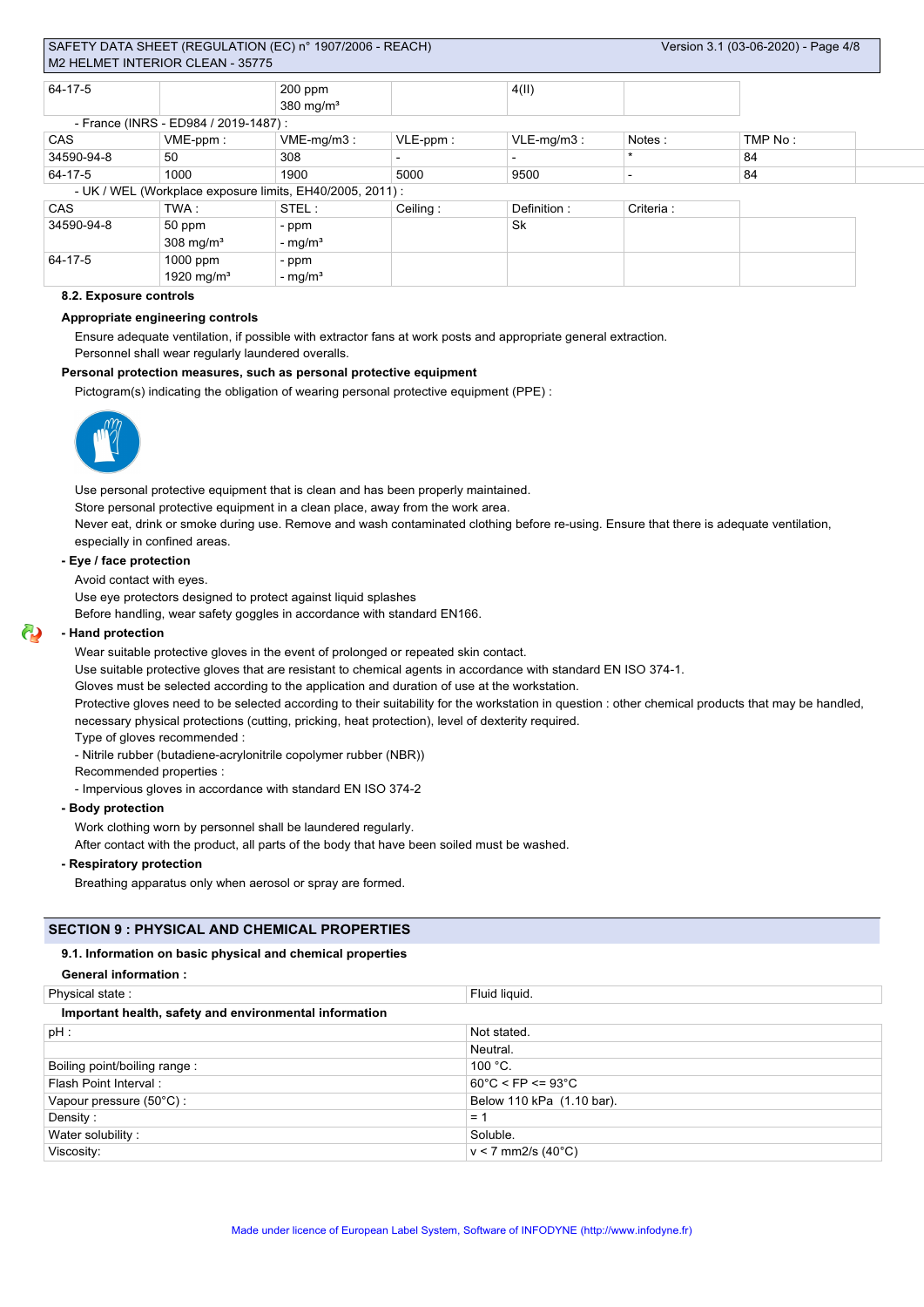| Self-ianition<br>erature<br>tempe                    | 250<br>ີ      |
|------------------------------------------------------|---------------|
| ∽<br>Decomposition point/decompo<br>range<br>osifion | 250<br>ິ<br>ີ |

## **9.2. Other information**

No data available.

## **SECTION 10 : STABILITY AND REACTIVITY**

#### **10.1. Reactivity**

No data available.

#### **10.2. Chemical stability**

This mixture is stable under the recommended handling and storage conditions in section 7.

## **10.3. Possibility of hazardous reactions**

No data available.

#### **10.4. Conditions to avoid**

Keep away from heat and from sources of ignition

Take precautionary measures against static discharges.

#### **10.5. Incompatible materials**

Strong oxidants

Acids

#### **10.6. Hazardous decomposition products**

The thermal decomposition may release/form :

- carbon monoxide (CO)

- carbon dioxide (CO2)

## **SECTION 11 : TOXICOLOGICAL INFORMATION**

#### **11.1. Information on toxicological effects**

No data available.

**11.1.1. Substances**

#### **Acute toxicity :**

METHYLCHLOROISOTHIAZOLINONE, METHYLISOTHIAZOLINONE (CAS: 55965-84-9) Inhalation route (Dusts/mist) : LC50 = 0.33 mg/l

Species : Rat Duration of exposure : 4 h

#### **Serious damage to eyes/eye irritation :**

| ETHANOL (CAS: 64-17-5)<br>Causes serious eye irritation. |                                                                                        |
|----------------------------------------------------------|----------------------------------------------------------------------------------------|
| Corneal haze:                                            | 1 <= Average score < 2 and effects totally reversible within 21 days of<br>observation |
| Conjunctival redness :                                   | $2 \leq$ Average score $\leq$ 2.5 and effects totally reversible within 21 days of     |

observation

## **11.1.2. Mixture**

#### **Skin corrosion/skin irritation :**

Repeated or prolonged contact with the preparation may cause removal of natural fat from the skin resulting in non allergic contact dermatitis and absorption through the skin.

#### **Serious damage to eyes/eye irritation :**

Mild eye irritation

#### **Respiratory or skin sensitisation :**

Contains at least one sensitising substance. May cause an allergic reaction.

### **Aspiration hazard :**

"Inhalation of vapours may cause irritation of the respiratory system in very susceptible persons." May cause lung damage if swallowed

#### **Monograph(s) from the IARC (International Agency for Research on Cancer) :**

CAS 64-17-5 : IARC Group 1 : The agent is carcinogenic to humans.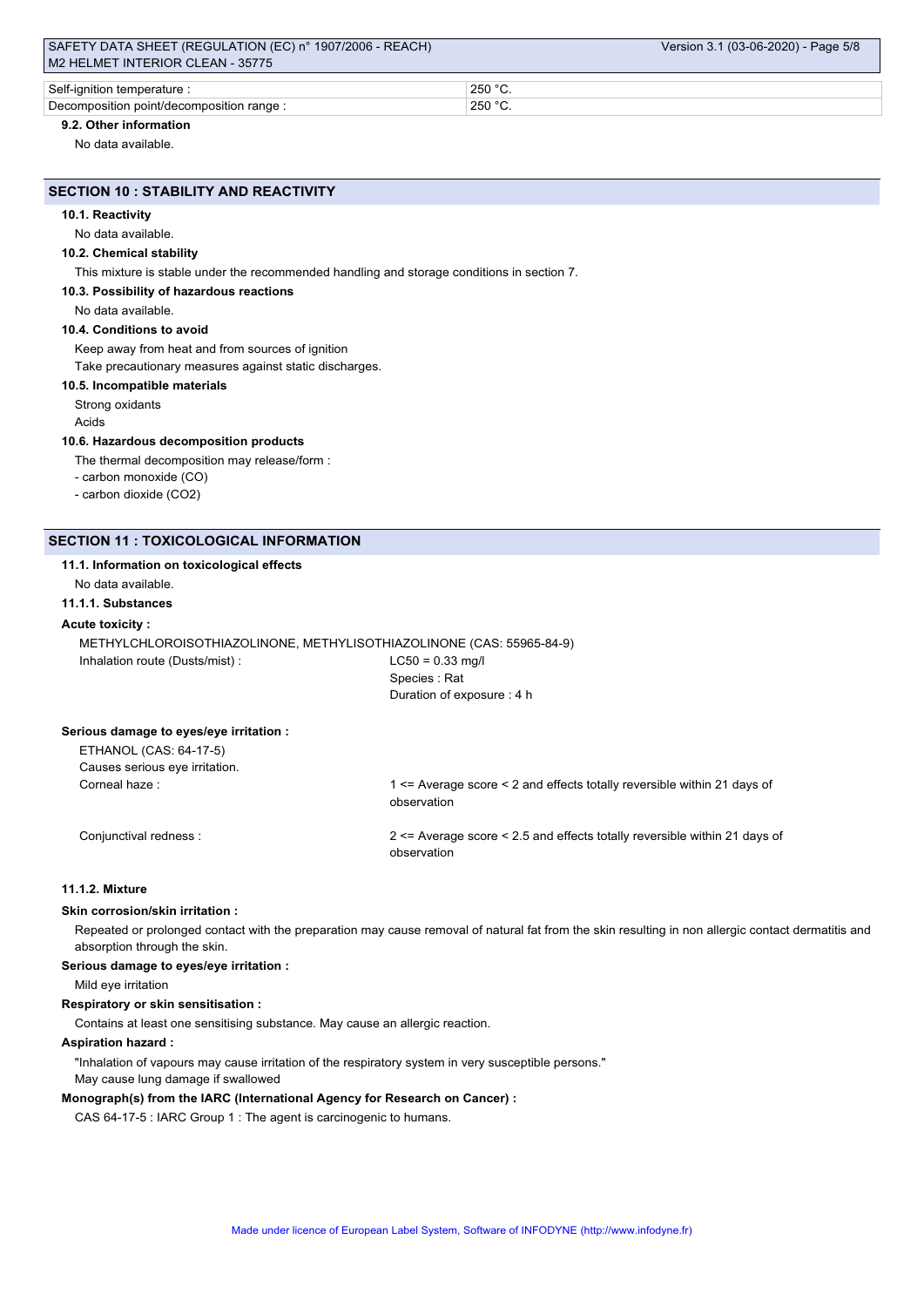#### **12.1. Toxicity**

## **12.1.1. Substances**

METHYLCHLOROISOTHIAZOLINONE, METHYLISOTHIAZOLINONE (CAS: 55965-84-9) Fish toxicity : 0.001 < LC50 <= 0.01 mg/l

 $Factor M = 100$ Duration of exposure : 96 h

 $0,0001 <$  NOEC  $\leq 0,001$  mg/l Factor M = 100

Crustacean toxicity : Species : Daphnia magna Duration of exposure : 48 h

Algae toxicity : Species : Scenedesmus capricornutum Duration of exposure : 72 h

#### **12.1.2. Mixtures**

No aquatic toxicity data available for the mixture.

### **12.2. Persistence and degradability**

## **12.2.1. Substances**

METHYLCHLOROISOTHIAZOLINONE, METHYLISOTHIAZOLINONE (CAS: 55965-84-9)

Biodegradability : no degradability data is available, the substance is considered as not degrading quickly.

#### **12.3. Bioaccumulative potential**

No data available.

**12.4. Mobility in soil** Water soluble

Mobile in soil

## **12.5. Results of PBT and vPvB assessment**

No data available.

#### **12.6. Other adverse effects**

Do not dispose of the product in the natural environment, effluents or surface waters.

## **German regulations concerning the classification of hazards for water (WGK, AwSV vom 18/04/2017, KBws) :**

WGK 1 : Slightly hazardous for water.

## **SECTION 13 : DISPOSAL CONSIDERATIONS**

Proper waste management of the mixture and/or its container must be determined in accordance with Directive 2008/98/EC.

#### **13.1. Waste treatment methods**

Do not pour into drains or waterways.

#### **Waste :**

Waste management is carried out without endangering human health, without harming the environment and, in particular without risk to water, air, soil, plants or animals.

Recycle or dispose of waste in compliance with current legislation, preferably via a certified collector or company.

Do not contaminate the ground or water with waste, do not dispose of waste into the environment.

#### **Soiled packaging :**

Empty container completely. Keep label(s) on container. Give to a certified disposal contractor.

#### **SECTION 14 : TRANSPORT INFORMATION**

Exempt from transport classification and labelling.

#### **14.1. UN number**

-

-

- **14.2. UN proper shipping name**
- **14.3. Transport hazard class(es)**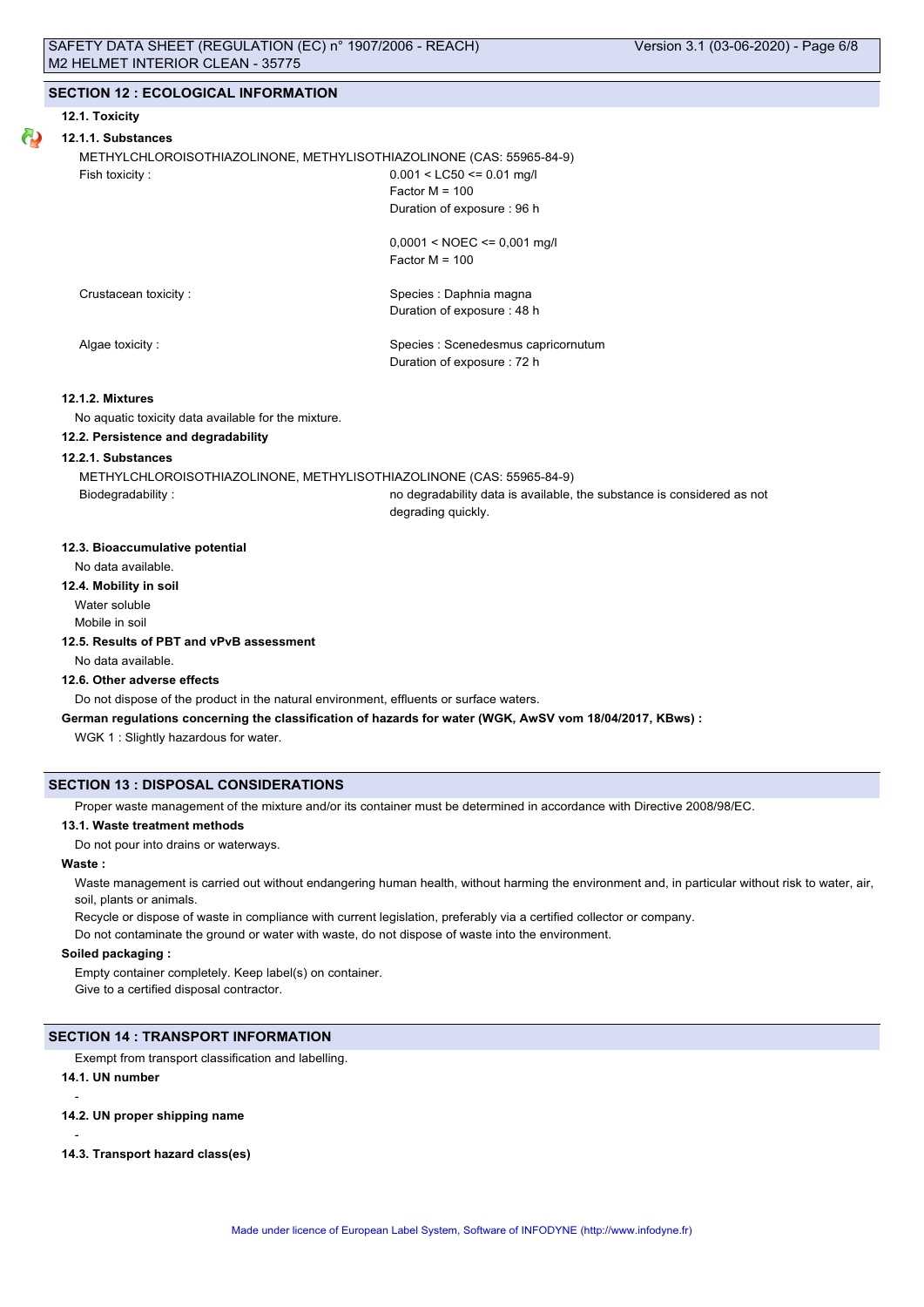**14.4. Packing group**

-

-

-

-

- **14.5. Environmental hazards**
- **14.6. Special precautions for user**

## **SECTION 15 : REGULATORY INFORMATION**

**15.1. Safety, health and environmental regulations/legislation specific for the substance or mixture**

#### **- Classification and labelling information included in section 2:**

The following regulations have been used:

- EU Regulation No. 1272/2008 amended by EU Regulation No. 2020/217 (ATP 14)

**- Container information:**

No data available.

**- Particular provisions :**

No data available.

- **Labelling for detergents (EC Regulation No. 648/2004,907/2006) :**
	- less than 5 % : nonionic surfactants
	- perfumes
	- preservation agents
	- **German regulations concerning the classification of hazards for water (WGK, AwSV vom 18/04/2017, KBws) :**

WGK 1 : Slightly hazardous for water.

## **- Standardised American system for the identification of hazards presented by the product in view of emergency procedures (NFPA 704) :**

NFPA 704, Labelling: Health=0 Inflammability=1 Instability/Reactivity=1 Specific Risk=none



#### **15.2. Chemical safety assessment**

Product is not classified health and environmental hazard. Exposure scenarios are not required.

#### **SECTION 16 : OTHER INFORMATION**

Since the user's working conditions are not known by us, the information supplied on this safety data sheet is based on our current level of knowledge and on national and community regulations.

The mixture must not be used for other uses than those specified in section 1 without having first obtained written handling instructions. It is at all times the responsibility of the user to take all necessary measures to comply with legal requirements and local regulations. The information in this safety data sheet must be regarded as a description of the safety requirements relating to the mixture and not as a guarantee of the properties thereof.

|                  | Wording of the phrases mentioned in section 3 :       |  |
|------------------|-------------------------------------------------------|--|
| H <sub>225</sub> | Highly flammable liquid and vapour.                   |  |
| H301             | Toxic if swallowed.                                   |  |
| H310             | Fatal in contact with skin.                           |  |
| H314             | Causes severe skin burns and eye damage.              |  |
| H315             | Causes skin irritation.                               |  |
| H317             | May cause an allergic skin reaction.                  |  |
| H319             | Causes serious eye irritation.                        |  |
| H330             | Fatal if inhaled.                                     |  |
| H400             | Very toxic to aquatic life.                           |  |
| H410             | Very toxic to aquatic life with long lasting effects. |  |
| EUH071           | Corrosive to the respiratory tract.                   |  |